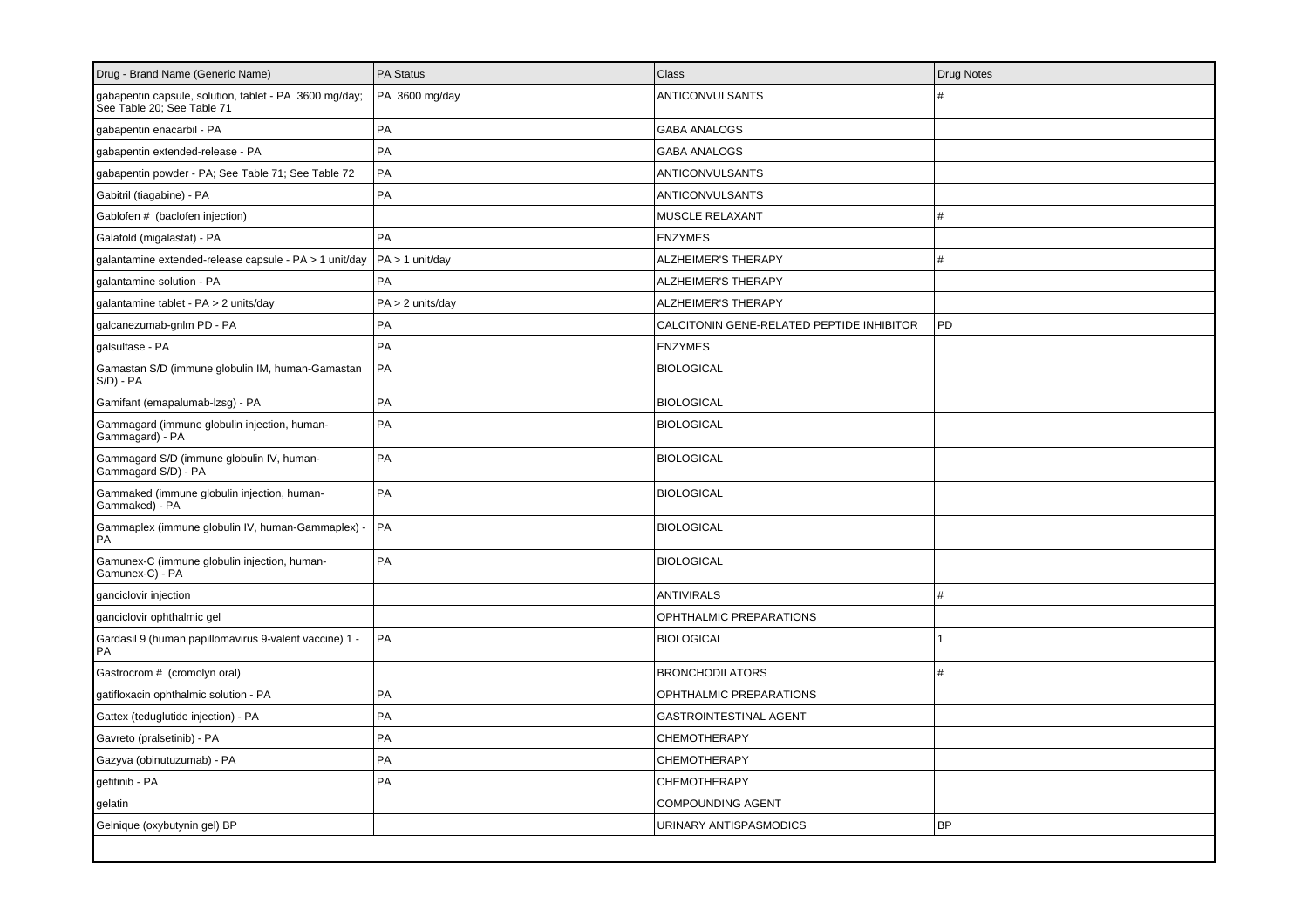| Drug - Brand Name (Generic Name)                                                                 | <b>PA Status</b> | <b>Class</b>                                         | <b>Drug Notes</b> |
|--------------------------------------------------------------------------------------------------|------------------|------------------------------------------------------|-------------------|
| Gel-One (crossed-linked hyaluronate) - PA; Non-Drug<br>Product                                   | PA               | NON-DRUG PRODUCT                                     |                   |
| Gelsyn (hyaluronate-Gelsyn) - PA; Non-Drug Product                                               | PA               | NON-DRUG PRODUCT                                     |                   |
| gemcitabine-Infugem - PA                                                                         | PA               | CHEMOTHERAPY                                         |                   |
| gemcitabine vial                                                                                 |                  | CHEMOTHERAPY                                         |                   |
| gemfibrozil                                                                                      |                  | LIPID LOWERING AGENTS                                | #                 |
| Gemtesa (vibegron) - PA                                                                          | PA               | <b>ADRENERGICS</b>                                   |                   |
| gemtuzumab ozogamicin - PA                                                                       | PA               | <b>CHEMOTHERAPY</b>                                  |                   |
| Generess Fe # (ethinyl estradiol / norethindrone /<br>ferrous fumarate chewable 0.8 mg / 25 mcg) |                  | <b>CONTRACEPTIVES</b>                                | #                 |
| Genotropin (somatropin-Genotropin) PD - PA                                                       | PA               | <b>HORMONE AGENTS</b>                                | PD                |
| gentamicin / prednisolone ophthalmic ointment - PA                                               | l PA             | OPHTHALMIC PREPARATIONS                              |                   |
| gentamicin / prednisolone ophthalmic suspension                                                  |                  | OPHTHALMIC PREPARATIONS                              |                   |
| gentamicin injection                                                                             |                  | <b>ANTIBIOTICS</b>                                   |                   |
| gentamicin ophthalmic ointment, solution                                                         |                  | OPHTHALMIC PREPARATIONS                              |                   |
| gentamicin topical cream, ointment                                                               |                  | <b>ANTIBIOTICS</b>                                   |                   |
| Genvisc (hyaluronate-Genvisc) - PA; Non-Drug Product                                             | <b>IPA</b>       | NON-DRUG PRODUCT                                     |                   |
| Genvoya (elvitegravir / cobicistat / emtricitabine /<br>tenofovir alafenamide) PD                |                  | <b>ANTIVIRALS</b>                                    | <b>PD</b>         |
| Geodon # (ziprasidone capsule) - PA 2 units/day; See<br>Table 24; See Table 71                   | PA 2 units/day   | <b>ANTIPSYCHOTIC</b>                                 | #                 |
| Geodon # (ziprasidone injection)                                                                 |                  | <b>ANTIPSYCHOTIC</b>                                 | #                 |
| Gilenya (fingolimod) - PA                                                                        | PA               | SPHINGOSINE 1-PHOSPHATE RECEPTOR<br><b>MODULATOR</b> |                   |
| Gilotrif (afatinib) - PA                                                                         | PA               | <b>CHEMOTHERAPY</b>                                  |                   |
| gilteritinib - PA                                                                                | PA               | <b>CHEMOTHERAPY</b>                                  |                   |
| Gimoti (metoclopramide nasal spray) - PA                                                         | PA               | <b>GASTROINTESTINAL AGENT</b>                        |                   |
| Givlaari (givosiran) PD - PA                                                                     | PA               | SMALL INTERFERING RNA AGENTS                         | <b>PD</b>         |
| givosiran PD - PA                                                                                | PA               | SMALL INTERFERING RNA AGENTS                         | PD                |
| glasdegib - PA                                                                                   | PA               | CHEMOTHERAPY                                         |                   |
| Glassia (alpha-1-proteinase inhibitor, human-Glassia)                                            |                  | <b>ENZYMES</b>                                       |                   |
| glatiramer BP                                                                                    |                  | MULTIPLE SCLEROSIS AGENTS                            | <b>BP</b>         |
| glecaprevir / pibrentasvir PD - PA                                                               | PA               | <b>ANTIVIRALS</b>                                    | <b>PD</b>         |
| Gleevec # (imatinib)                                                                             |                  | <b>CHEMOTHERAPY</b>                                  | #                 |
| glimepiride                                                                                      |                  | <b>DIABETIC AGENTS</b>                               | #                 |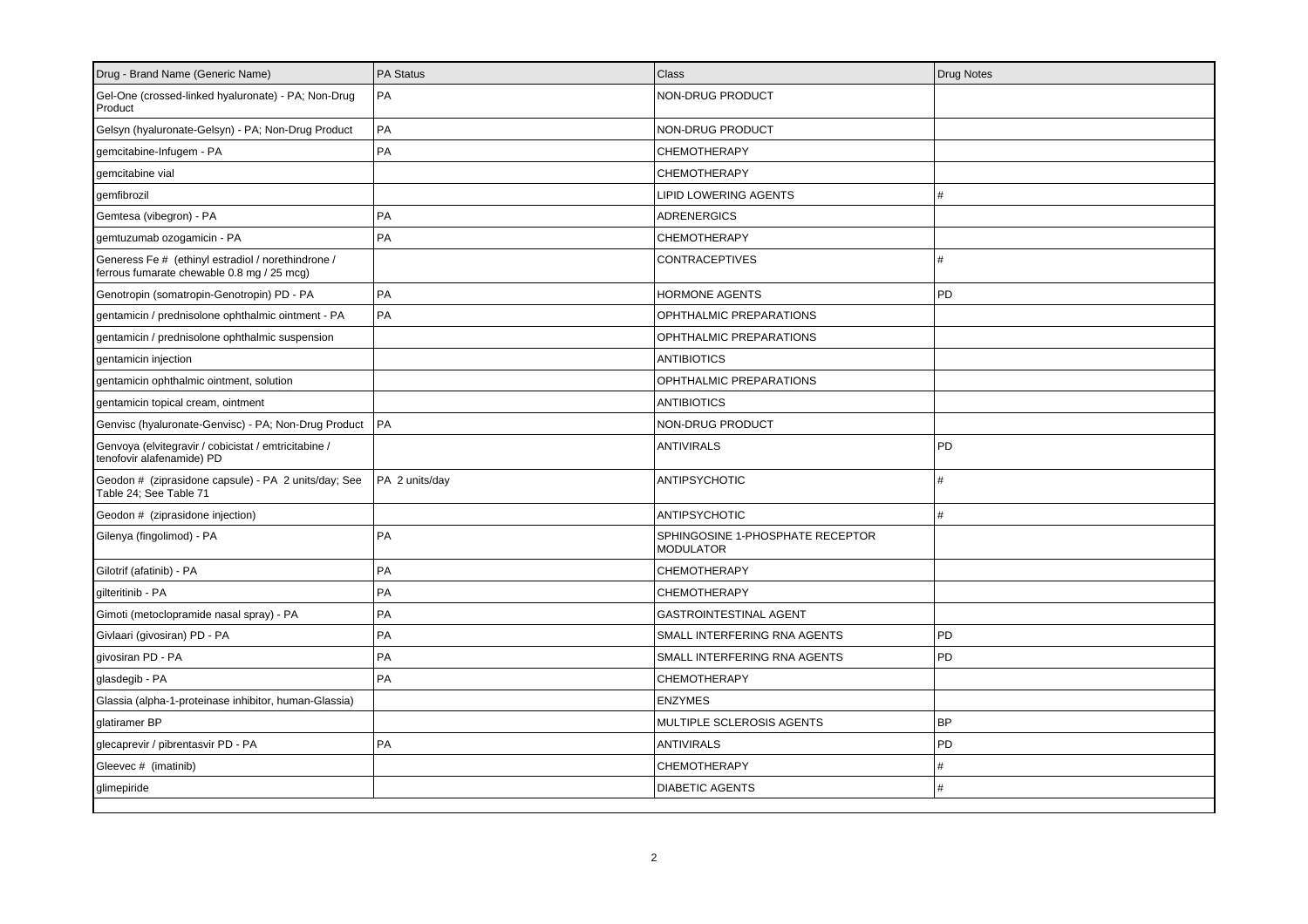| Drug - Brand Name (Generic Name)                                 | PA Status     | <b>Class</b>                    | Drug Notes |
|------------------------------------------------------------------|---------------|---------------------------------|------------|
| glimepiride / pioglitazone BP - PA                               | PA            | <b>DIABETIC AGENTS</b>          | <b>BP</b>  |
| glipizide                                                        |               | <b>DIABETIC AGENTS</b>          | #          |
| glipizide / metformin                                            |               | <b>DIABETIC AGENTS</b>          |            |
| glipizide extended-release                                       |               | <b>DIABETIC AGENTS</b>          | #          |
| Gloperba (colchicine solution) - PA                              | PA            | <b>GOUT AGENTS</b>              |            |
| Glucagen (glucagon vial-Glucagen)                                |               | <b>DIABETIC AGENTS</b>          |            |
| glucagon auto-injection, prefilled syringe, vial-Gvoke -<br>PA   | PA            | <b>DIABETIC AGENTS</b>          |            |
| glucagon nasal powder PD                                         |               | <b>DIABETIC AGENTS</b>          | PD         |
| glucagon vial                                                    |               | <b>DIABETIC AGENTS</b>          |            |
| glucagon vial-Glucagen                                           |               | <b>DIABETIC AGENTS</b>          |            |
| glucose products - PA ≥ 19 years                                 | PA ≥ 19 years | <b>DIABETIC AGENTS</b>          |            |
| Glucotrol # (glipizide)                                          |               | <b>DIABETIC AGENTS</b>          | #          |
| Glucotrol XL # (glipizide extended-release)                      |               | <b>DIABETIC AGENTS</b>          | #          |
| Glumetza (metformin extended-release, gastric tablet)<br>BP - PA | l PA          | <b>DIABETIC AGENTS</b>          | <b>BP</b>  |
| glyburide                                                        |               | <b>DIABETIC AGENTS</b>          |            |
| glyburide, micronized                                            |               | <b>DIABETIC AGENTS</b>          | #          |
| glyburide / metformin                                            |               | <b>DIABETIC AGENTS</b>          |            |
| glycerin *                                                       |               | <b>COMPOUNDING AGENT</b>        |            |
| glycerol phenylbutyrate - PA                                     | <b>PA</b>     | <b>ENZYMES</b>                  |            |
| glycopyrrolate / formoterol - PA                                 | PA            | <b>BRONCHODILATORS</b>          |            |
| glycopyrrolate 1.5 mg tablet - PA                                | PA            | ANTISPASMODICS, ANTICHOLINERGIC |            |
| glycopyrrolate 1 mg, 2 mg tablet                                 |               | ANTISPASMODICS, ANTICHOLINERGIC |            |
| glycopyrrolate inhalation solution - PA                          | PA            | <b>BRONCHODILATORS</b>          |            |
| glycopyrrolate injection - PA                                    | l PA          | ANTISPASMODICS, ANTICHOLINERGIC |            |
| glycopyrrolate orally disintegrating tablet - PA                 | PA            | ANTISPASMODICS,ANTICHOLINERGIC  |            |
| glycopyrrolate oral solution - PA                                | PA            | ANTISPASMODICS, ANTICHOLINERGIC |            |
| glycopyrrolate powder - PA                                       | PA            | ANTISPASMODICS, ANTICHOLINERGIC |            |
| glycopyrronium cloth - PA                                        | PA            | <b>DERMATOLOGICAL</b>           |            |
| Glynase # (glyburide, micronized)                                |               | <b>DIABETIC AGENTS</b>          | #          |
| Glyxambi (empagliflozin / linagliptin) - PA                      | PA            | <b>DIABETIC AGENTS</b>          |            |
| Gocovri (amantadine extended-release capsule) - PA               | PA            | <b>ANTIPARKINSON</b>            |            |
| gold sodium thiomalate                                           |               | <b>IMMUNOMODULATOR</b>          |            |